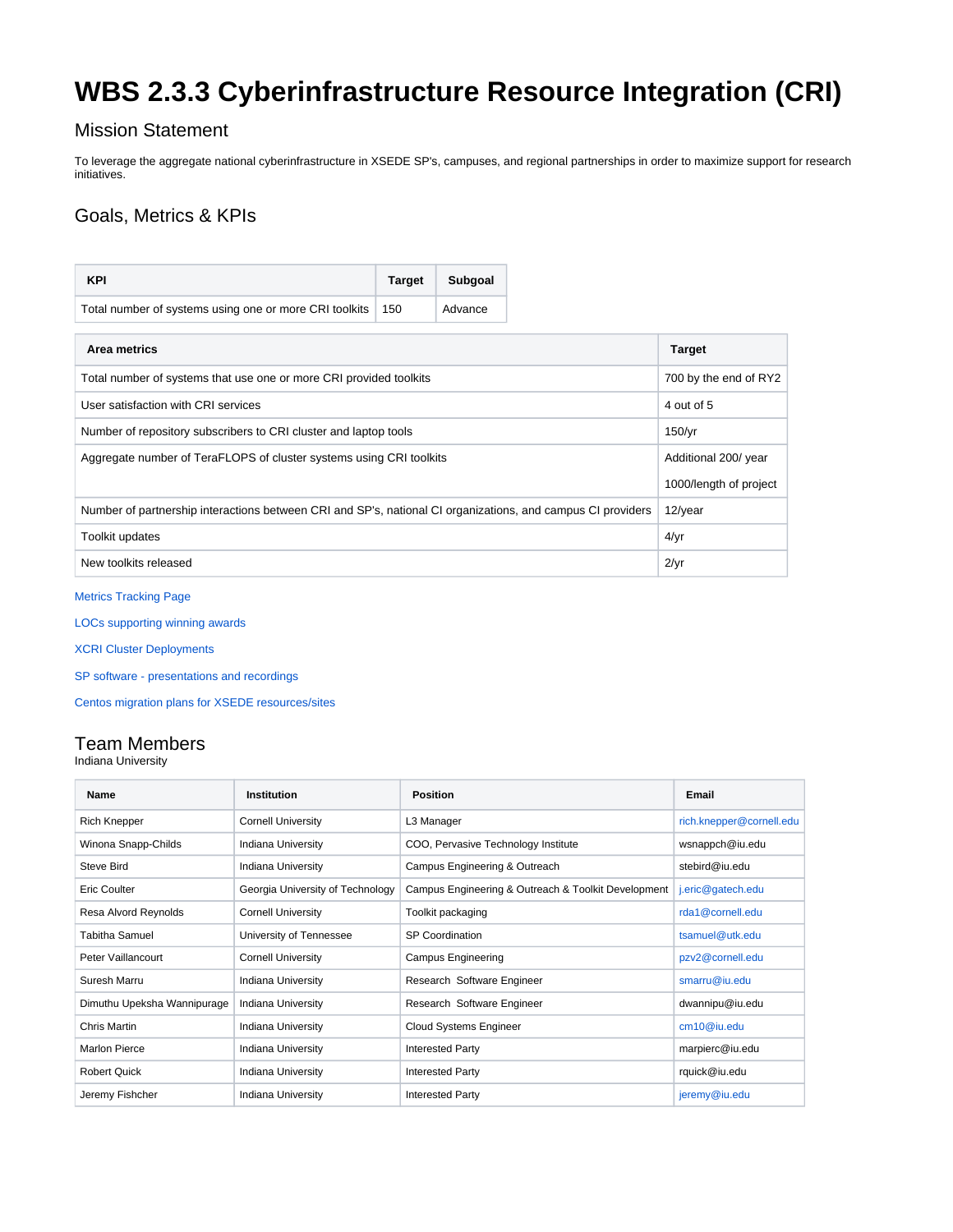# Communication & Meetings

CRI meetings are held on the first and third Tuesdays of the month at 11am EST.

[Meeting Coordinates](https://confluence.xsede.org/pages/editpage.action?pageId=5734524)

[XCRI Biweekly Meeting Agendas](https://confluence.xsede.org/display/XT/XCRI+Biweekly+Meeting+Agendas)

#### [SP Software Monthly Meeting Agendas and Minutes](https://confluence.xsede.org/display/XT/SP+Software+Monthly+Meeting+Notes)

Monthly Service Provider software calls are on the first Monday of the month at 4pm Eastern/3pm Central/1pm Pacific unless it falls on a holiday or during the week of PEARC. If a conflict the meeting is usually moved to the following Monday.

[Meeting Coordinates](https://confluence.xsede.org/display/XT/SP+Software+Monthly+Meeting+Agendas+and+Minutes)

#### New Staff Orientation

#### Projects

[XCRI Toolkit Tracking](https://confluence.xsede.org/display/XT/XCRI+Toolkit+Tracking)

[XCRI Process for new software toolkits](https://confluence.xsede.org/display/XT/XCRI+Process+for+new+software+toolkits)

[XCRI Capability Deployment Plans](https://confluence.xsede.org/display/XT/XCRI+Capability+Deployment+Plans)

[XCRI Site Visits and Outreach Appearances](https://confluence.xsede.org/display/XT/XCRI+Site+Visits+and+Outreach+Appearances)

[XCRI Letters of Support for Campus CI activities](https://confluence.xsede.org/display/XT/XCRI+Letters+of+Support+for+Campus+CI+activities)

[Language for XCRI Collaborations \(letters of collab signed by PI Towns\)](https://confluence.xsede.org/pages/viewpage.action?pageId=9636304)

[XCRI New Use Case Drafts](https://confluence.xsede.org/display/XT/XCRI+New+Use+Case+Drafts)

[XCRI Software Requests](https://confluence.xsede.org/display/XT/XCRI+Software+Requests)

### SP Coordination

Tabitha Samuel at University of Tennessee is XSEDE SP Coordinator.

Tasks:

- Attend SP-Forum meetings to convey information and coordinate
- Attend Level3-SP meetings to convey information and coordinate
- Lead SP-Software meetings for communication and coordination with SPs regarding XSEDE software stack
- Communicate and coordinate deployment of XSEDE software stack to SPs including preparing deployment plans, maintaining XSEDE production software repository and coordination of this software with SPs and XSEDE RACD staff
- Maintain an XSEDE Federation membership list
- Get SPs to enter information in XSEDE RDR and XSEDE information services
- Perform onboarding and offboarding of SPs as part of XSEDE Federation at all Service Provider levels 1-3
- Perform annual checklists of SPs
- Provide a conduit to XSEDE for SPs to convey requirements and needs in Cyberinfrastructure

The annual SP checklist review information is available at the [SP Integration Status page](https://software.xsede.org/sp-resource-integration-status) on the Research Software Portal provided by XSEDE.

For XSEDE2 Program Year 4 (PY9) there are eight NSF awardees that have stated an intent to join XSEDE as an allocated Service Provider which are the first 8 in the list below. For the last three in the table below, there NSF awards start 10/1/2020 and their NSF awards start in XSEDE2 Program Year 5 (PY10) . The current list of SP resources with a stated intent to integrate into XSEDE as an allocated resource are in the below table:

| <b>Service Provider</b><br>Resource | Organization | Link                            | <b>Principal</b><br>Investigator | <b>NSF Award: Award Start</b><br>Date | <b>Expected Target Production</b><br>Date |
|-------------------------------------|--------------|---------------------------------|----------------------------------|---------------------------------------|-------------------------------------------|
| Bridges-2                           | <b>PSC</b>   | Bridges-2 press<br>release      | Nick Nystrom                     | 1928147: 10/1/2019                    | October 1, 2020 (on track!)               |
| Expanse                             | <b>SDSC</b>  | <b>Expanse press</b><br>release | Mike Norman                      | 1928224: 10/1/2019                    | October 1, 2020 (on track!)               |